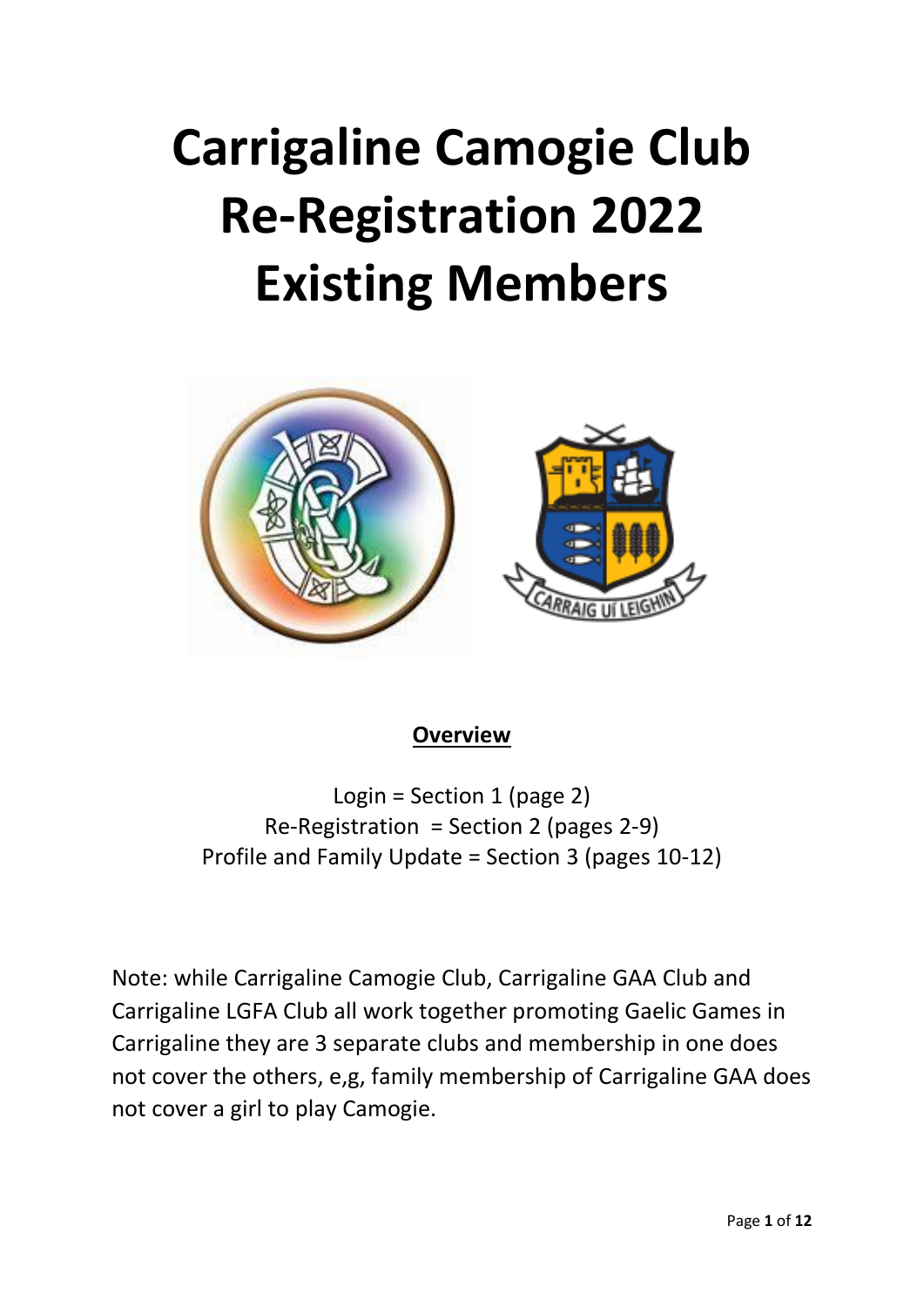# **Section 1 Login**

Login to Foireann System: - September 1990 (1990)

> **O**Foireann https://www.foireann.ie You need to enable JavaScript to run this app.

Options are available if you can't remember username or password:

| <b>FOIREANN</b>                                                                           |  |  |  |  |  |  |  |
|-------------------------------------------------------------------------------------------|--|--|--|--|--|--|--|
| Return to play   Membership   Games Management                                            |  |  |  |  |  |  |  |
| Username<br>٠<br>-<br>A<br>Password<br><b>LOG IN</b><br>Remember me<br>New user? Register |  |  |  |  |  |  |  |
| <b>Forgot Username?</b><br>Forgot Password?                                               |  |  |  |  |  |  |  |

You will need to change your password for 2022 Season.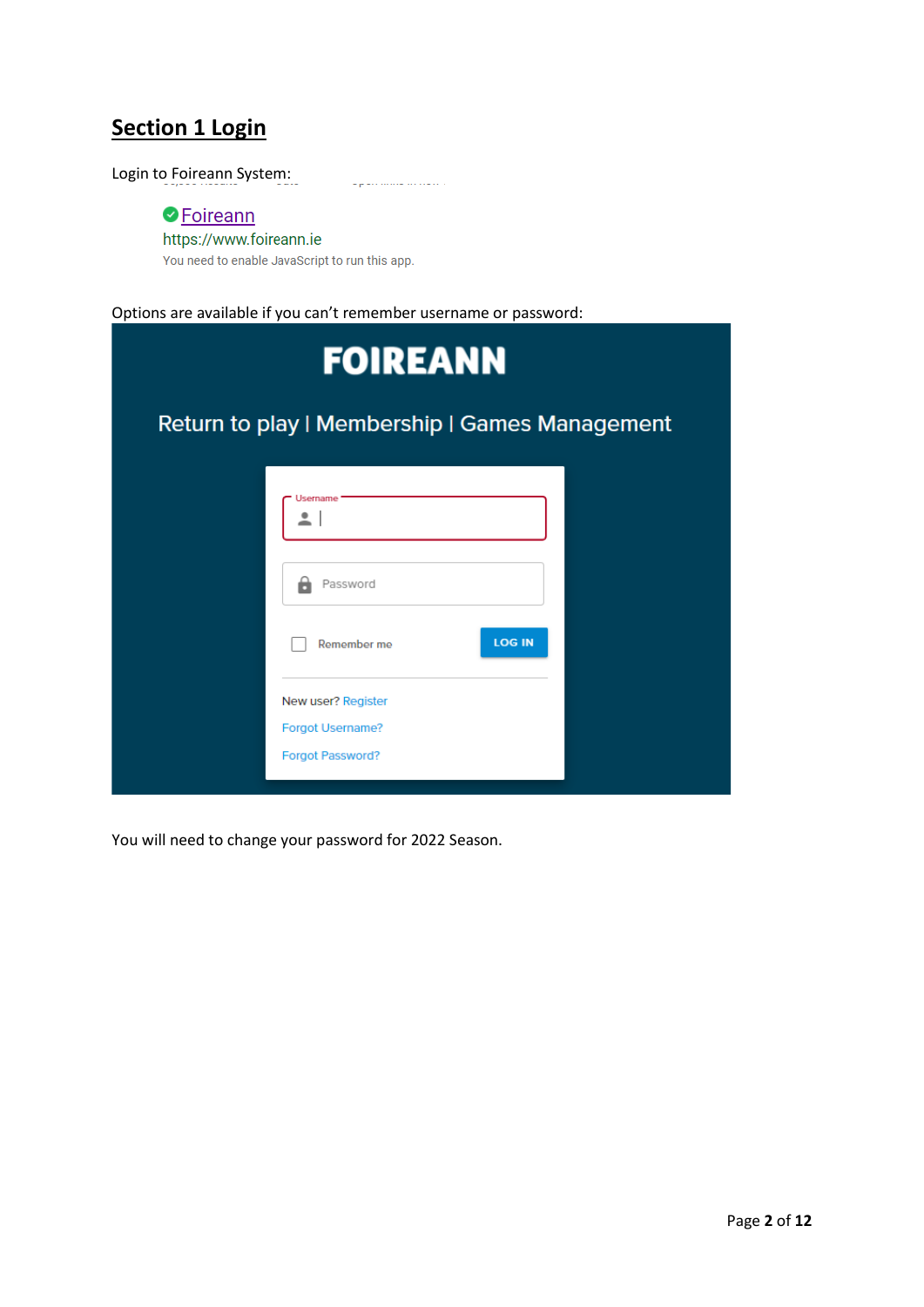# **Section 2 Re-Registration**

Select Home on left hand side.

You and/or your daughter(s) should be there. The membership icon will be orange with an alert to say 2021 Membership will expire soon. You should have a Register Now blue button against each member:

Select Register Now

|        | <b>Foireann</b>        | <b>Dashboard</b>   |                                                                       |                     |  |
|--------|------------------------|--------------------|-----------------------------------------------------------------------|---------------------|--|
| п      | Home<br>Profile        | <b>Memberships</b> |                                                                       | A                   |  |
| ı.     | Family                 | $\frac{10}{2}$     | LGFA 2021 - YOUTH (Playing) Paid (C)<br>2021 - YOUTH (Playing) Paid ( | <b>REGISTER NOW</b> |  |
| 崮<br>∹ | Events<br><b>Teams</b> |                    |                                                                       |                     |  |

### Select Carrigaline Camogie- CORK



Select Membership Option below.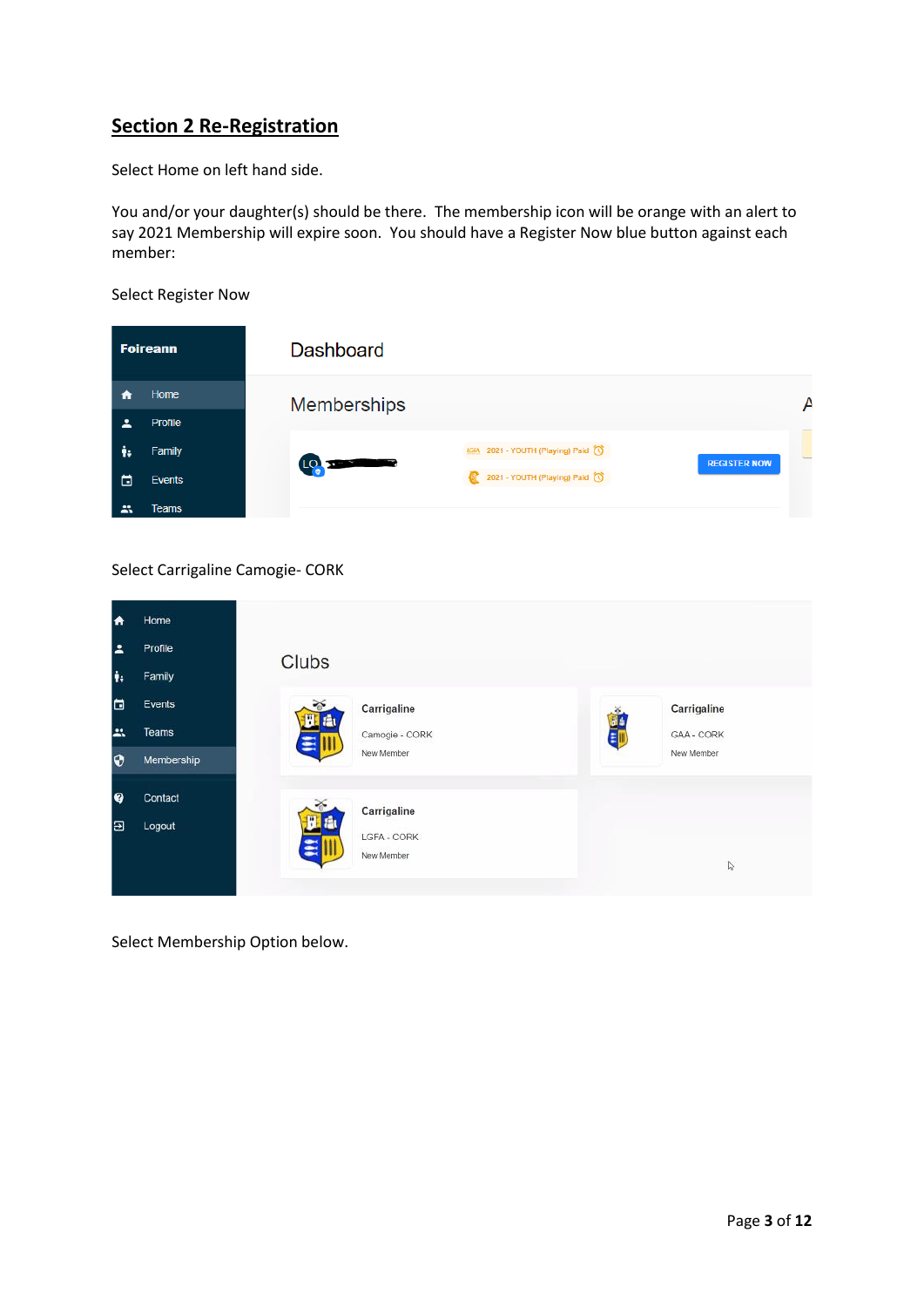Membership Options available are:

| Youth player (U5 to U12)                                    | €50  | 2 x U5 - U12 from same family              | €80  |  |
|-------------------------------------------------------------|------|--------------------------------------------|------|--|
| Youth player (U13 to U18)                                   | €75* | 1 U5 - U12 and 1 x U13 - U18 from same     | €105 |  |
|                                                             |      | family                                     |      |  |
| <b>Adult player</b>                                         | €85* | 2 x U13 - U18 from same family             | €130 |  |
| Social member                                               | €25  | 1 adult and 1 x U13 - U18 from same family | €140 |  |
| Coach/administrator/referee/officer/committee member<br>€10 |      |                                            |      |  |

\*Note: The U13 -U18 and Adult registration also includes the pitch contribution for the year.

### *IMPORTANT NOTES*

Note 1 - It is important that you select the appropriate membership.

Note 2 - If you are a **new member** or if you are **adding children who are not members previously,** please inform Susan (086-8432254), Niamh (0877410834) or Harry (0872563657) to ensure the appropriate coaching group are made aware of their membership.

There is  $\epsilon$ 20 discount for second daughter and the 3<sup>rd</sup> or subsequent daughters are free. For those who have 3 or more daughters – please register the oldest 2 as detailed below. Then contact Susan (086-8432254), Niamh (0877410834) or Harry (0872563657) to register all subsequent daughters.

Select the appropriate membership. Select Register

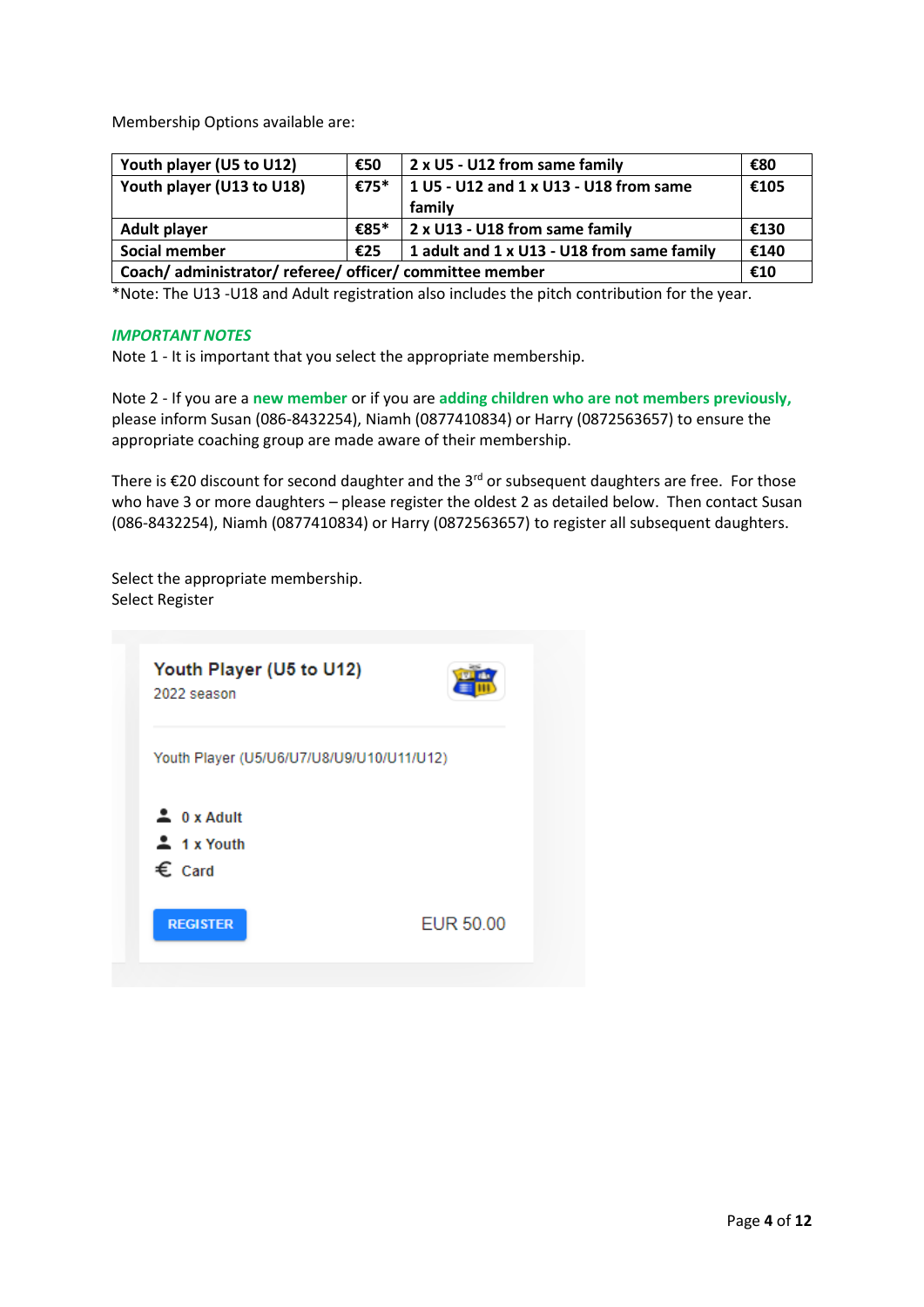# Pick "Please select" dropdown.

| Youth Player (U5 to U12)<br>2022 Season                                            |                                                                                                                                                   | €50.00  |
|------------------------------------------------------------------------------------|---------------------------------------------------------------------------------------------------------------------------------------------------|---------|
| <b>Add Members</b><br>$\sim$                                                       | Confirm Details -<br>$\sqrt{2}$                                                                                                                   | Payment |
| If the person you wish to register does not appear you can add them in YOUR FAMILY | Tip: If you can register more than one person in this membership option, the members of your family will appear in the dropdown menus below       |         |
| Add Youth Members to this Membership Option                                        | A Youth membership option is required for any person who is 17 years of age or younger on the 1st of January of the season you are purchasing for |         |
| Youth 1                                                                            |                                                                                                                                                   |         |

# Both the adults/parents and any children set up under family will be in drop down

| A  | Home         | If the person you wish to register does not appear you can add them in            |   |
|----|--------------|-----------------------------------------------------------------------------------|---|
| ∸  | Profile      | Add Youth Members to this Membership Option                                       |   |
| ŧ, | Family       | A Youth membership option is required for any person who is 17 years of age or yo |   |
| ⊟  | Events       | Youth 1                                                                           |   |
| 盀  | <b>Teams</b> | Please Select                                                                     |   |
| ⊕  | Membership   | Helena Hunter (Me)                                                                |   |
| ◕  | Contact      | <b>Ch</b> Lena Hunter                                                             |   |
| Э  | Logout       |                                                                                   |   |
|    |              |                                                                                   |   |
|    |              |                                                                                   |   |
|    |              | <b>CONTINUE</b>                                                                   | ↳ |

Select the appropriate person(s) and then hit continue.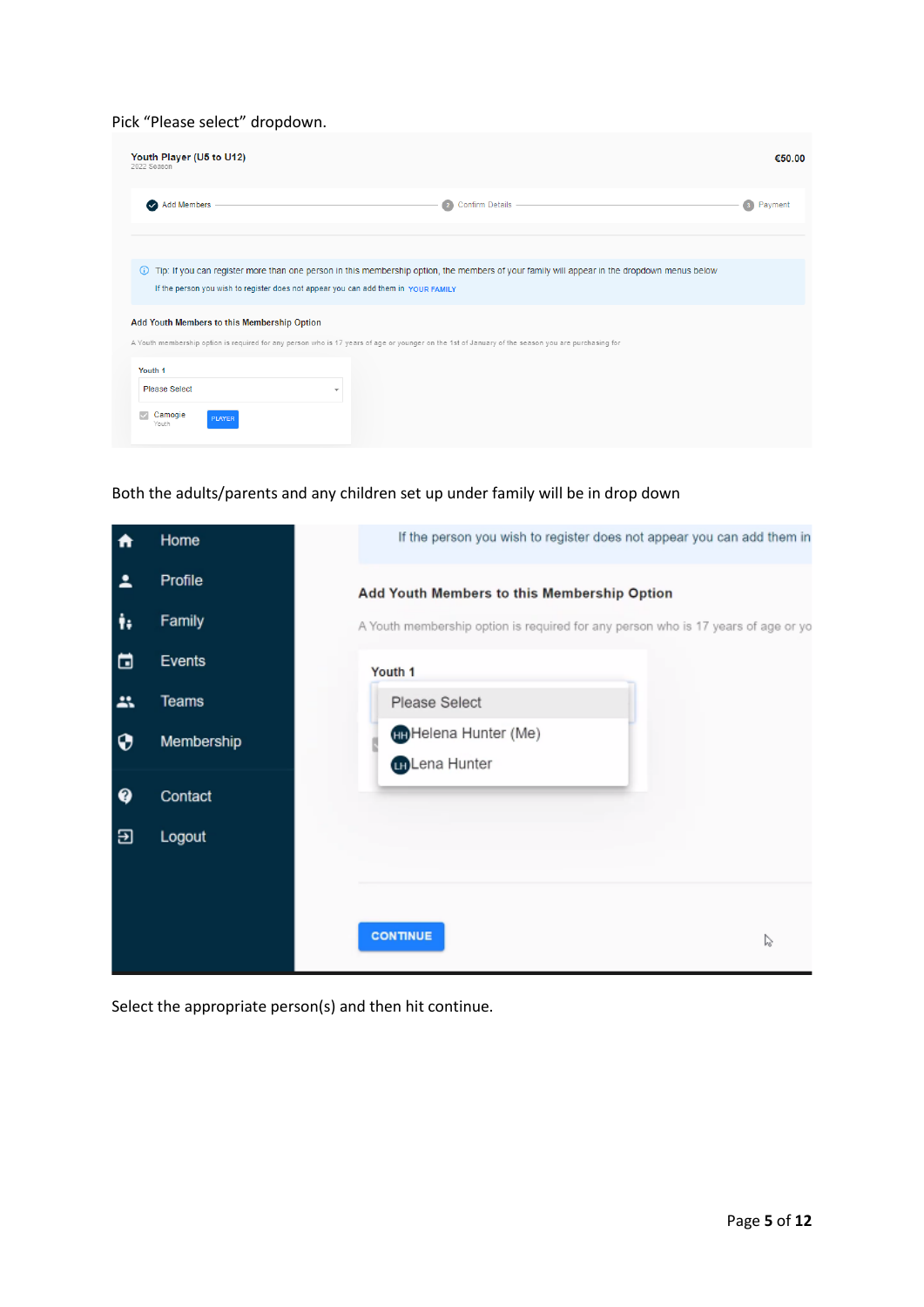|       | <b>Foireann</b> |                                                                                                                     |
|-------|-----------------|---------------------------------------------------------------------------------------------------------------------|
| A     | Home            | If the person you wish to register does not appear you can add them in YOUR FAMILY                                  |
| ∸     | Profile         | Add Youth Members to this Membership Option                                                                         |
| ij,   | Family          | A Youth membership option is required for any person who is 17 years of age or younger on the 1st of January of the |
| ⊟     | Events          | Youth 1                                                                                                             |
| 盀     | Teams           | <b>D</b> Lena Hunter                                                                                                |
| ⊕     | Membership      | Camogie<br>PLAYER<br>Youth                                                                                          |
| ℯ     | Contact         |                                                                                                                     |
| $\Xi$ | Logout          | V,                                                                                                                  |
|       |                 | <b>CONTINUE</b>                                                                                                     |

# All of you/ your daughter(s) details should be populated:

| 介                        | Home         |                                                                  |
|--------------------------|--------------|------------------------------------------------------------------|
| $\overline{\phantom{a}}$ | Profile      | Youth Player (U9 to U12)<br>€50.00                               |
| ÷,                       | Family       | 2021 Season                                                      |
| ⊟                        | Events       | 2 Confirm Details<br>Add Members<br>3 Payment                    |
| 芸                        | <b>Teams</b> |                                                                  |
| $\mathbf \Theta$         | Membership   |                                                                  |
| $\bullet$                | Contact      | Youth 1 - Confirm Details for Lena Hunter<br><b>EDIT PROFILE</b> |
| $\mathbf{E}$             | Logout       | <b>Name</b><br>Lena Hunter                                       |
|                          |              | Date of Birth                                                    |

Review details, read and click code of conduct and select Continue:

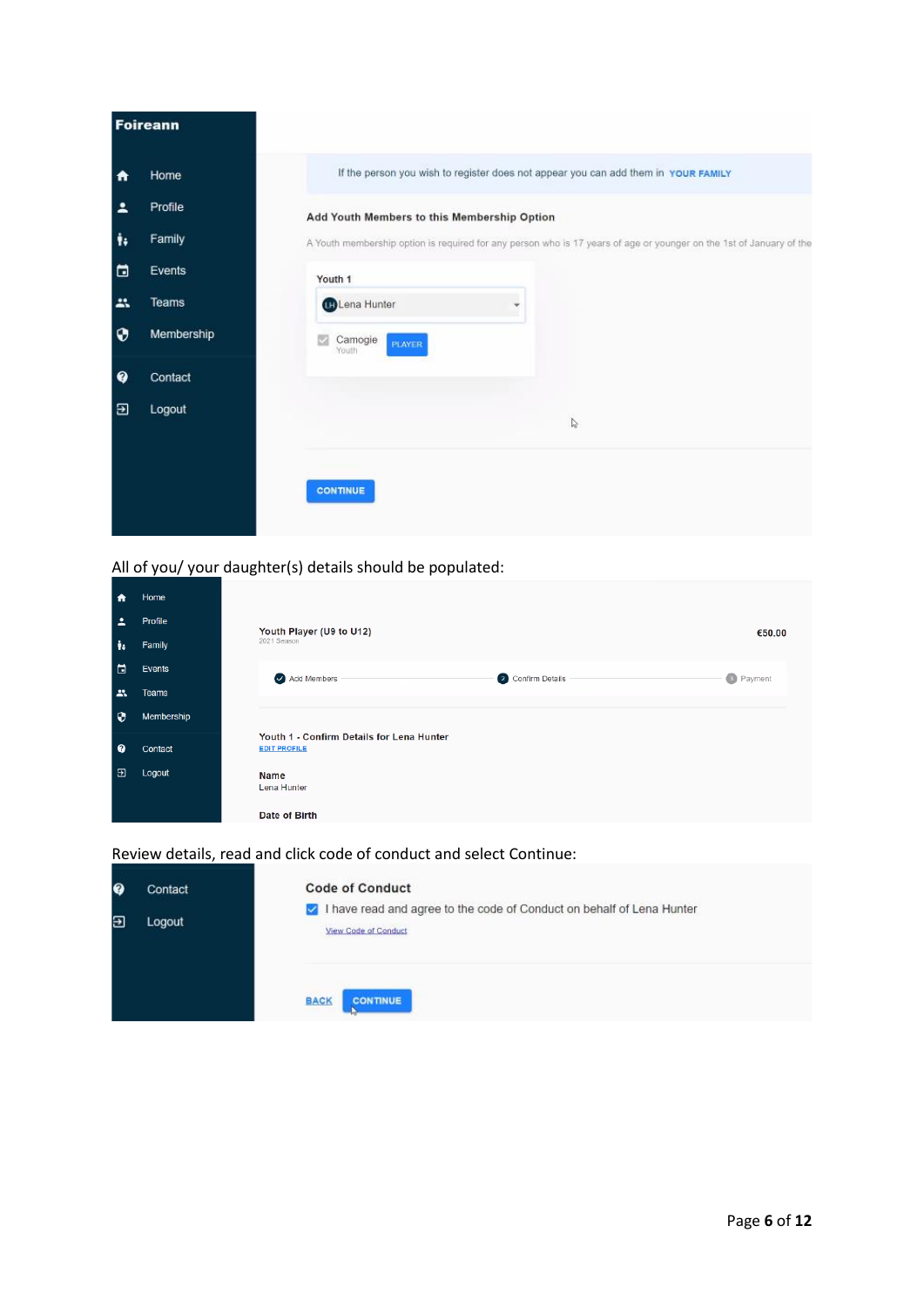### Click Pay Now

| Home         | Add Members                                       | Confirm Details | <sup>3</sup> Payment |
|--------------|---------------------------------------------------|-----------------|----------------------|
| Profile      |                                                   |                 |                      |
| Family       | <b>Payment Options</b>                            |                 |                      |
| Events       |                                                   |                 |                      |
| <b>Teams</b> | $\overline{\phantom{a}}$                          |                 |                      |
| Membership   |                                                   |                 |                      |
| Contact      | Pay With Card<br>Complete your payment via Stripe |                 |                      |
| Logout       | <b>PAY NOW</b>                                    |                 |                      |
|              | $\mathbb{N}$                                      |                 |                      |



Fill in your e-mail address (for your receipt) and required bank card details and select Pay:

| Carrigaline Carrigaline Club<br>$\leftarrow$ | Pay with card                                              |  |  |
|----------------------------------------------|------------------------------------------------------------|--|--|
| Youth Player (U9 to U12)                     | Email                                                      |  |  |
| €50.00                                       | Card information                                           |  |  |
| Package covers: Lena Hunter                  | <b>VISA D</b><br>1234 1234 1234 1234                       |  |  |
|                                              | $\bullet$<br>CVC<br>MM / YY                                |  |  |
|                                              | Name on card                                               |  |  |
|                                              | Country or region                                          |  |  |
|                                              | Ireland<br>$\checkmark$                                    |  |  |
|                                              | Save information to pay faster next time<br>$\circledcirc$ |  |  |
|                                              | Pay €50.00                                                 |  |  |
| Powered by stripe Terms Privacy              |                                                            |  |  |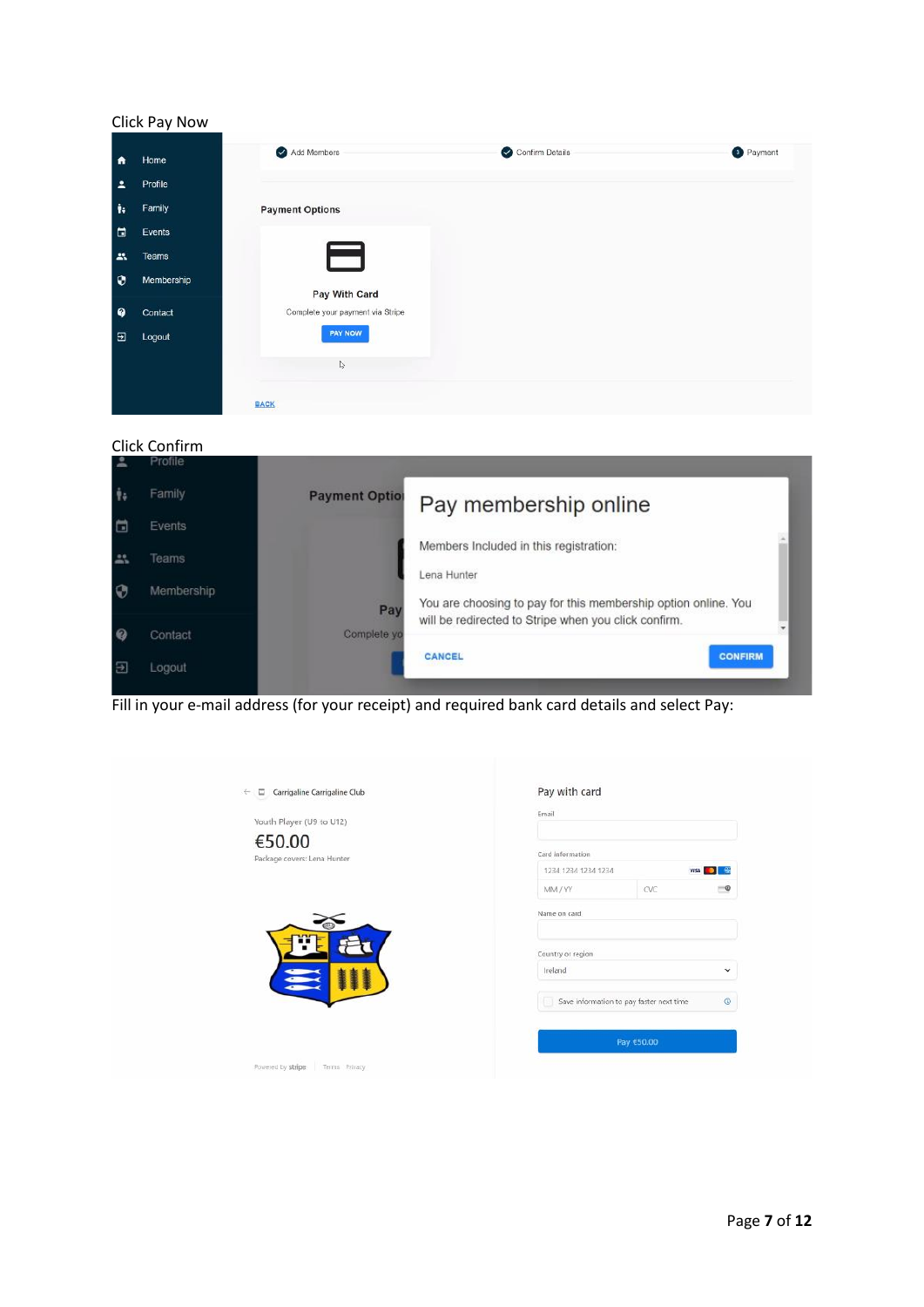### Select Home

After payment has been processed you should see orange icon with Paid € at the end against the member(s) name:

|    | ❸<br>$\boldsymbol{\Xi}$ | Contact<br>Logout | KF | Katie Foster | æ | 2021 - YOUTH (Playing) Paid €      |   |
|----|-------------------------|-------------------|----|--------------|---|------------------------------------|---|
| Or |                         |                   |    |              |   |                                    |   |
|    | 0                       | Membership        | LH | Lena Hunter  |   | 2021 - YOUTH (Playing) Payment Due |   |
|    | Q                       | Contact           |    |              |   | 2021 - YOUTH (Playing) Paid        |   |
|    | Э                       | Logout            |    |              |   |                                    | Ŋ |

You will receive a receipt via e-mail from Foireann.

Carrigaline Camogie club will see you have requested membership. The club will check you have selected the correct membership and accept your membership – this will be several days after you have submitted registration. This will turn you daughter from orange to green on the home page.

Once you have a green Paid against you/ your daughter(s) name registration has been completed.

Ap per Camogie Association rules new members have to wait 3 days after registration has been completed before they can train/play.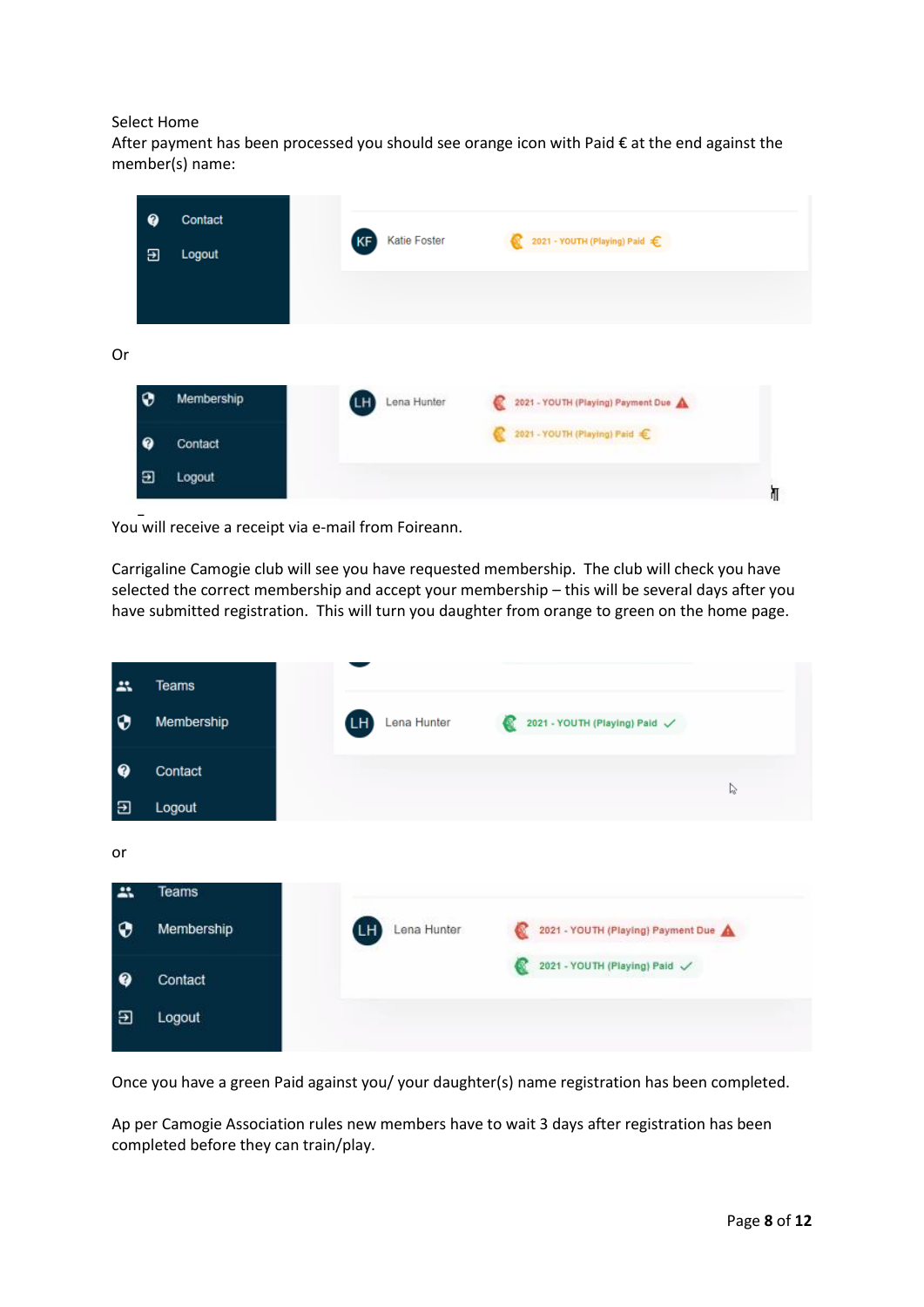# **Section 3 Profile / Family Update**

### **Profile Update**

This Profile is for Adult Players/Coaches/Committee/ Referees/Parents and Guardians. Do not set up the Foireann account in your daughters name

Select Profile on left hand side.

Populate/ modify the required information for yourself, as per screen shots below:

|                          | <b>Foireann</b> |                          |                         |   |
|--------------------------|-----------------|--------------------------|-------------------------|---|
| A                        | Home            | Profile                  |                         |   |
| ዹ                        | Profile         | Gender                   |                         |   |
| ħ                        | Family          | Please Select            | Υ.                      |   |
| □                        | Events          | <b>First Name</b>        | <b>Surname</b>          |   |
| 盐                        | Teams           | Lena                     | Hunter                  |   |
| ۰                        | Membership      | <b>Irish First Name</b>  | <b>Irish Surname</b>    |   |
| $\bullet$                | Contact         | Irish First Name         | Q<br>Irish Surname      | Q |
| Э                        | Logout          | Date of Birth            |                         |   |
|                          |                 | DD/MM/YYYY               |                         |   |
|                          | <b>Foireann</b> |                          |                         |   |
| ₩                        | Home            |                          |                         |   |
| $\overline{\phantom{a}}$ | Profile         | Address Line 1           | Address Line 2 Optional |   |
| ħ,                       | Family          | Address Line 1<br>$\tau$ | Address Line 2          |   |
| □                        | Events          | Town                     | Country                 |   |
| 盐                        | Teams           | Carrigaline              | <b>IRELAND</b><br>v     |   |
| $\bullet$                | Membership      | County                   | Postcode/Eircode        |   |
| 0                        | Contact         | CORK<br>۰                | Postcode/Eircode        |   |
| $\Xi$                    | Logout          |                          |                         |   |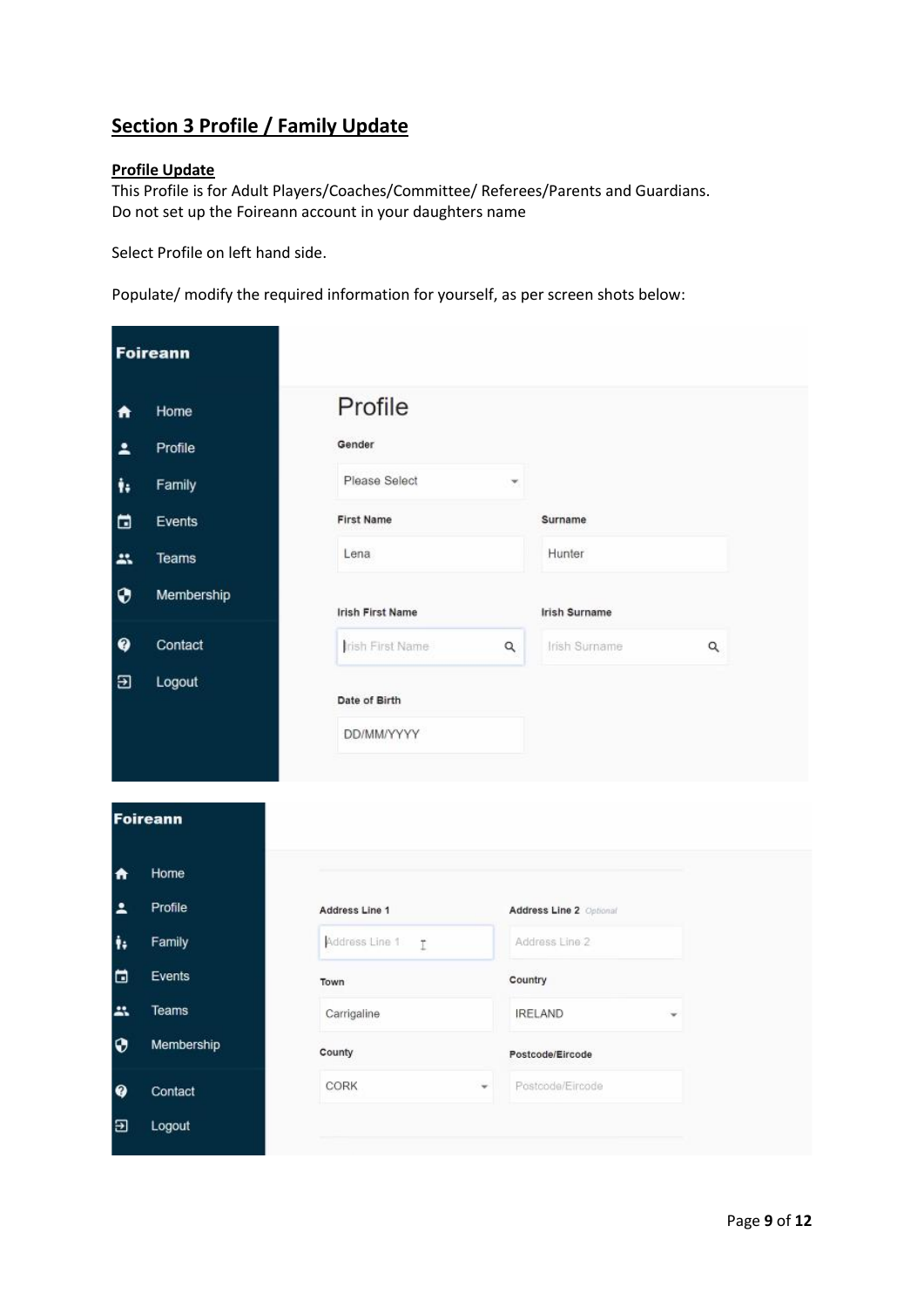

If you select Yes to Medical Information above additional fields need to be populated including the relevant information and consent for medical treatment.

| Home       | <b>Club Communications</b><br>Please select this option to receive communications regarding Club                                                 |
|------------|--------------------------------------------------------------------------------------------------------------------------------------------------|
| Profile    | activities including matches, training, notifications of meetings and / or<br>the AGM, membership renewals, community announcements etc.         |
| Family     | No<br>Yes                                                                                                                                        |
| Events     | Additional Club Communications                                                                                                                   |
| Teams      | Please select this option to receive communications regarding Club<br>Fundraising Activities including the club lotto, fundraising draws, social |
| Membership | events, the club dinner dance, tickets and club merchandise.                                                                                     |
| Contact    | No<br>Yes                                                                                                                                        |
| Logout     |                                                                                                                                                  |
|            | Club(s)                                                                                                                                          |
|            |                                                                                                                                                  |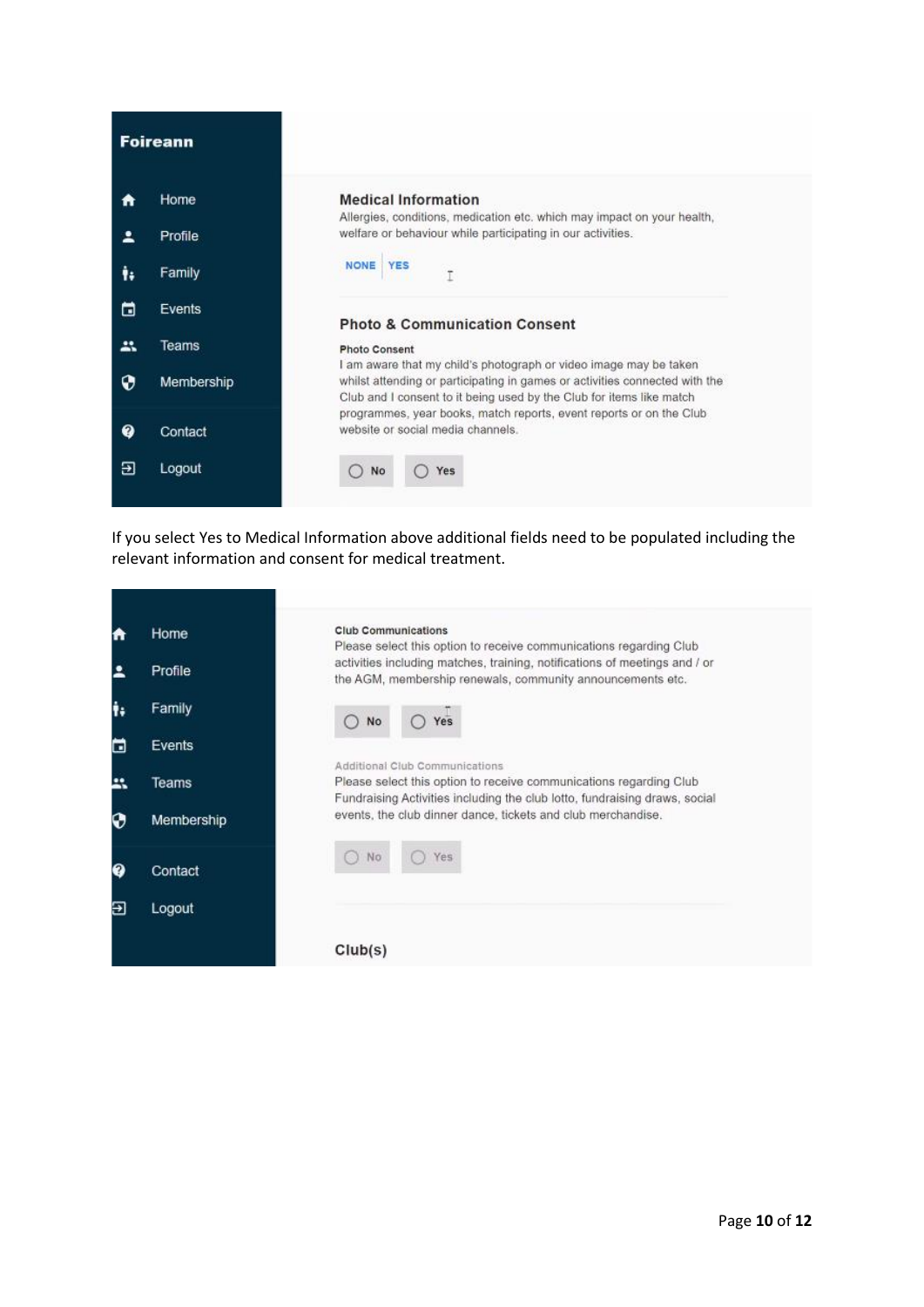Under clubs ensure Carrigaline Cork Camogie is present.

Note: this is linked to the clubs you have set up under the Profile on the menu at the left. If Carrigaline Cork Camogie is not present select Profile, add Club, select Camogie for Association, select Cork for County Board, select Carrigaline for Club search.

| A  | Home       | Club(s)          |                                                             |
|----|------------|------------------|-------------------------------------------------------------|
| ∸  | Profile    |                  | Please add the club(s) that this person is associated with. |
| ħ. | Family     | Carrigaline      | Carrigaline                                                 |
| □  | Events     | CORK · Camogie   | CORK · GAA                                                  |
| 盀  | Teams      | <b>REMOVE</b>    | <b>REMOVE</b><br>$\mathbb{F}_2$                             |
| ⊕  | Membership | Carrigaline      |                                                             |
| ଈ  | Contact    | CORK . LGFA      |                                                             |
| Ξ  | Logout     | <b>REMOVE</b>    |                                                             |
|    |            | ADD ANOTHER CLUB |                                                             |

Ensure only relevant clubs for you are there.

Click save once all information is updated and it will bring you back to home screen.

### **Family Update**

Select Family on left hand side.

Select Add child:

# **Your Family**

|                                                                                                                                                                                                  |  | <b>EDIT</b>                                 |
|--------------------------------------------------------------------------------------------------------------------------------------------------------------------------------------------------|--|---------------------------------------------|
|                                                                                                                                                                                                  |  | <b>REMOVE</b>                               |
| <b>Children</b>                                                                                                                                                                                  |  | ADD CHILD +2                                |
| This section is for children or dependents of the family. All of their interactions with their club / teams (i.e. membership / communications etc)<br>can be managed by the Parents / Guardians. |  |                                             |
|                                                                                                                                                                                                  |  | <b>EDIT</b><br><b>MOVE</b><br><b>REMOVE</b> |